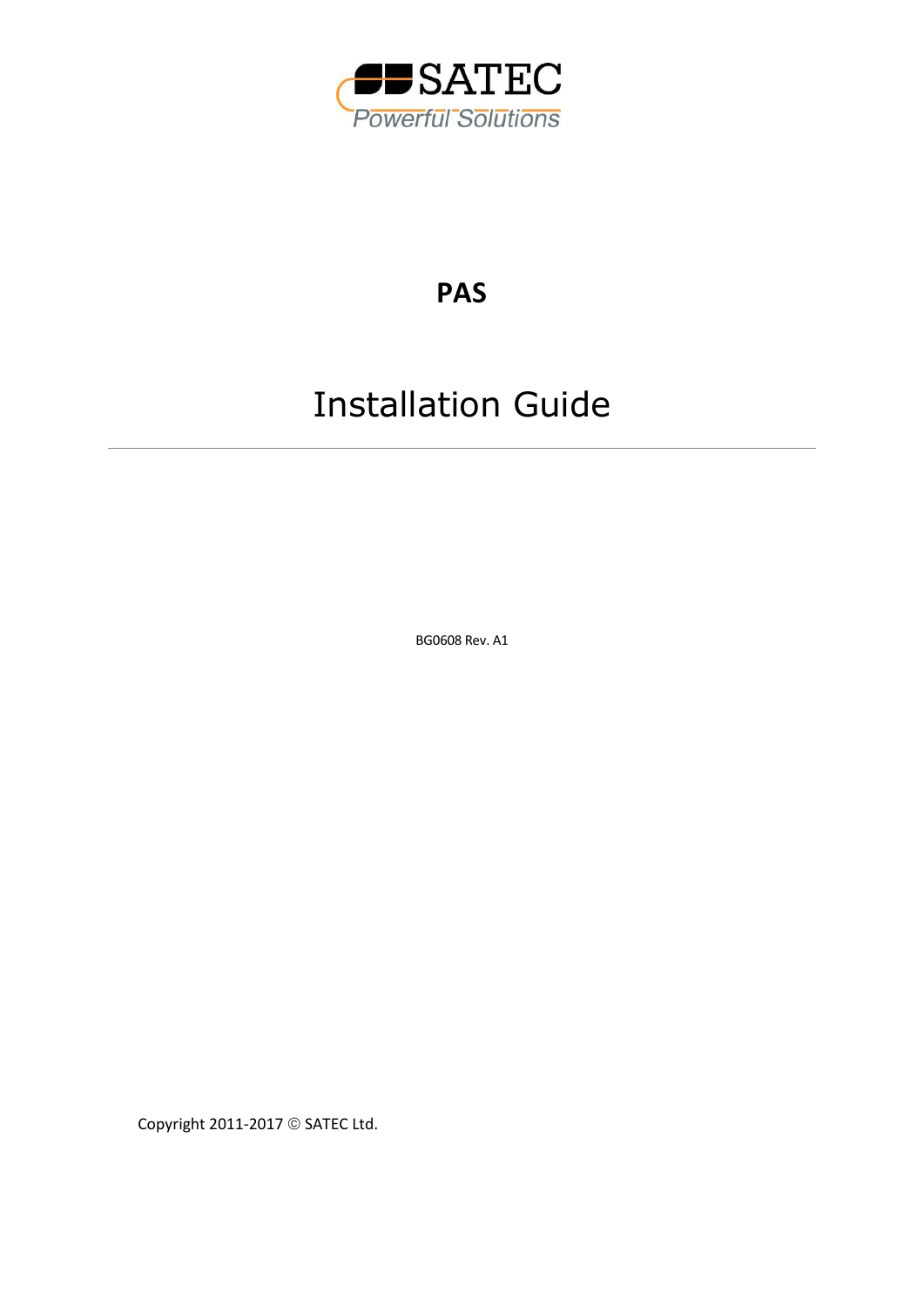## **Table of Contents**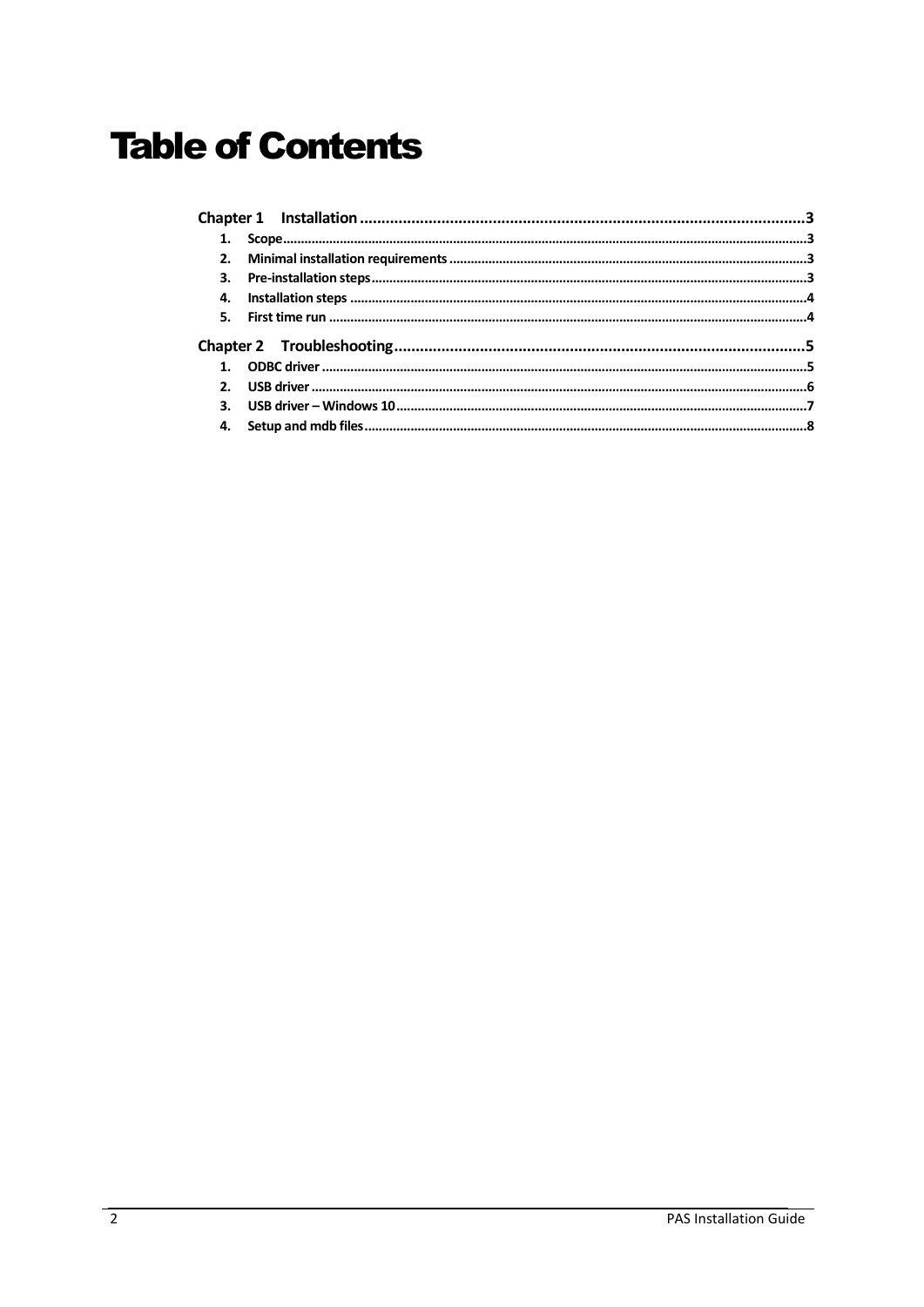### **Chapter 1** Installation

#### <span id="page-2-0"></span>**1. Scope**

This installation guide is applicable to PAS v1.5.1 and higher.

#### <span id="page-2-1"></span>**2. Minimal installation requirements**

- <span id="page-2-2"></span>1. This SW requires .NET Framework 4.5 and higher. Thus, it cannot be installed on Windows XP and Windows Vista. It can be installed on Windows 7/8/10.
- 2. You must be logged as administrator, or make sure you have administrator rights.

#### **3. Pre-installation steps**

- <span id="page-2-3"></span>1. Only one instance of PAS SW can be installed on PC. Thus each time new version of PAS SW is going to be installed, the previous version of PAS must be uninstalled:
	- a. For Windows 7: Open Control Panel->All Control Panel Items->Programs and Features, find PAS SW and press *Uninstall*
	- b. For Windows 8/10: Open Control Panel->Programs->Programs and Features, find PAS SW and press *Uninstall*
- **2. It is recommended to back up your PAS folder before you uninstall the PAS SW.**
- 3. For [Windows 10](#page-5-1): review section USB driver Windows 10 in the Troubleshooting section.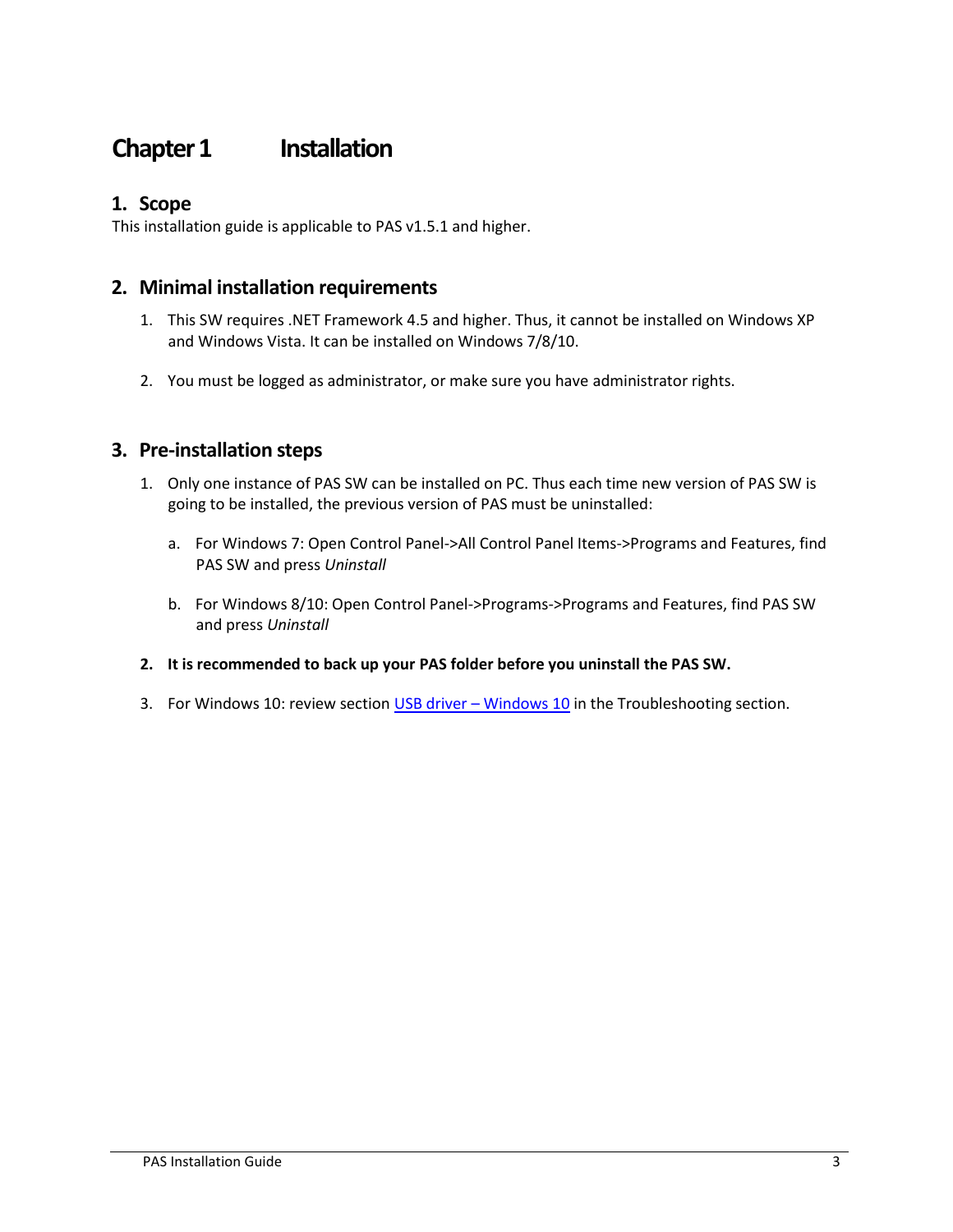#### **4. Installation steps**

Following are the steps of the full PAS installation process.

- <span id="page-3-0"></span>1. Make sure there is no a SATEC USB device connected to your computer.
- 2. Run *setup.exe* as administrator



- 3. Choose installation folder. Default *C:\Pas* is recommended.
- 4. In the Protection Mode window, check protected or non-protected mode. In the protected mode, each time you run PAS SW, you will be prompted to enter username/password for authentication. In non-protected mode, no authentication will be required, when running PAS SW.
- 5. If protected mode was chosen, enter username / password that will be used later for authentication. Following are the username / password rules:
	- a. Latin characters should be used for typing.
	- b. Username must contain at least 2 characters.
	- c. Password must contain at least 6 characters with at least one letter and one digit.
- 6. If previous PAS setup exists, you will be prompted to choose, whether to proceed with an old setup, or to install a default one. Setup is defined as a *Sites* folder and *PasConfig.mdb* file. If you choose to keep your old setup, then your *Sites* folder and *PasConfig.mdb* file will be preserved, and when you open newly installed PAS, it will include all your previous configurations and sites. Would you choose to install a default setup, your previous PAS setup will be erased. Previous PAS setup exists due to the fact that the uninstaller keeps the setup during uninstall process.
- 7. If a backup copy of the previous PAS installation exists, then the whole setup (PasConfig.mdb and Sites folder) can be copied into newly installed PAS directory (e.g. c:\Pas). This will allow to run newly installed PAS with exactly the same setup, as it was before.

#### **5. First time run**

<span id="page-3-1"></span>First time run requires administrator privileges. Right click *Pas.exe* and use *Run as Administrator* option.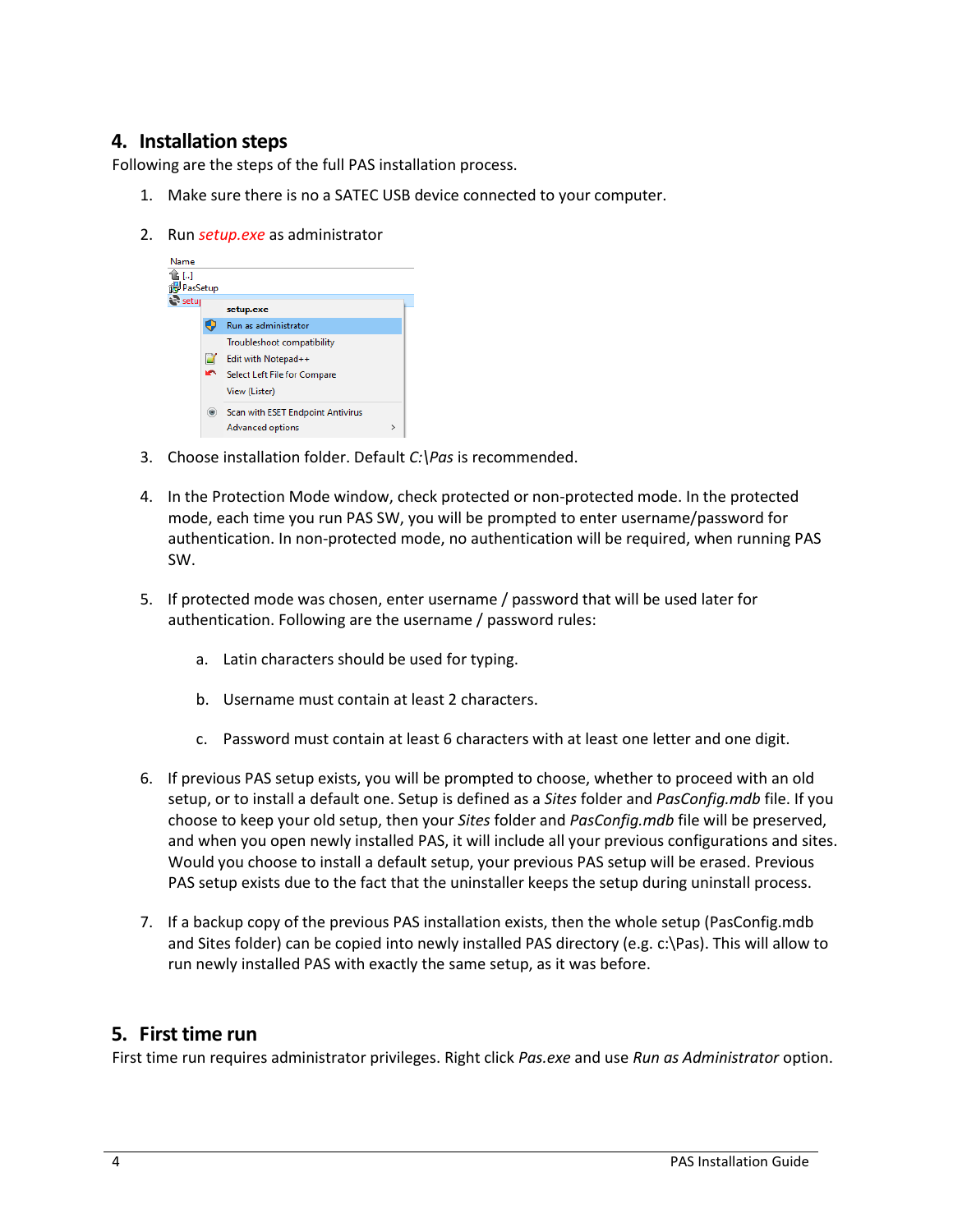## **Chapter 2 Troubleshooting**

#### <span id="page-4-0"></span>**1. ODBC driver**

<span id="page-4-1"></span>Some Windows configuration requires administrative privileges each time you access ODBC driver. In this case it is not enough to run *Pas.exe* as administrator for the first time only. You need to run as administrator each time. Prepare a shortcut for *Pas.exe*, right click on it to get properties dialog

|            | Security                  | <b>Details</b> |             | Previous Versions |  |
|------------|---------------------------|----------------|-------------|-------------------|--|
|            | General                   | Shortcut       |             | Compatibility     |  |
| <b>PAS</b> |                           | PAS            |             |                   |  |
|            | Target type:              | Application    |             |                   |  |
|            | Target location: Pas      |                |             |                   |  |
|            | C:\Pas\Pas.exe<br>Target: |                |             |                   |  |
|            | Start in:                 | C:\Pas         |             |                   |  |
|            | Shortcut key:             | None           |             |                   |  |
|            |                           |                |             |                   |  |
|            | Run:<br>Normal window     |                |             |                   |  |
|            | Comment:                  |                |             |                   |  |
|            | Open File Location        |                | Change Icon | Advanced          |  |
|            |                           |                |             |                   |  |
|            |                           |                |             |                   |  |
|            |                           |                |             |                   |  |
|            |                           |                |             |                   |  |

Click *Advanced…* button, and in Advanced Properties dialog check *Run as administrator* check box. Then twice OK.

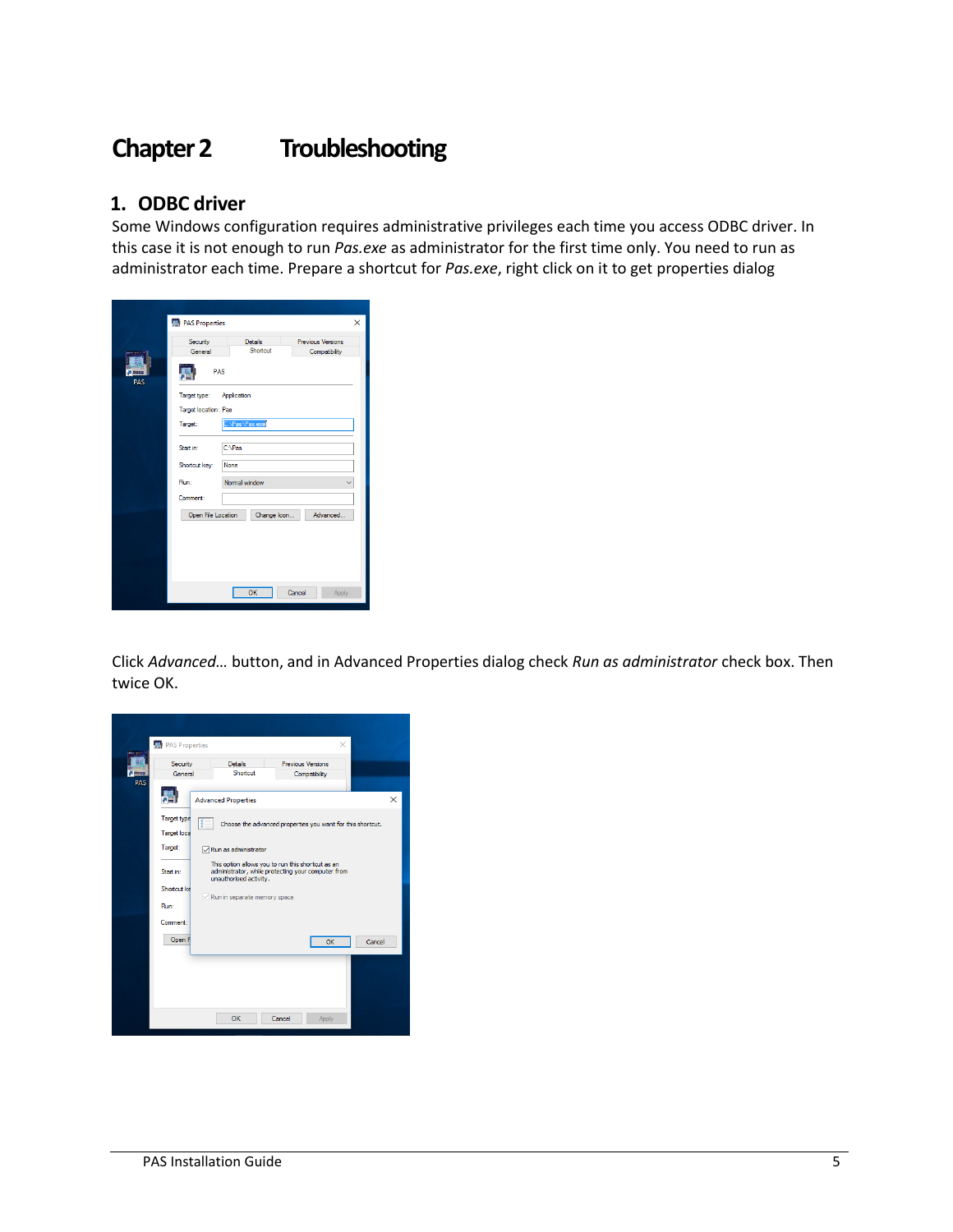#### **2. USB driver**

Following reasons may cause USB driver not to be installed or to malfunction:

- <span id="page-5-0"></span>- Installation of the PAS SW without *Run as administrator*
- Installation of the PAS SW when SATEC USB device is connected to the PC
- Major Windows update

In the above cases USB driver should be manually installed again. Following are instructions to install USB driver **after** PAS SW was installed:

- a. In the PAS installation folder file *USB* directory (e.g. *c:\Pas\USB*)
- b. Disconnect any SATEC USB device from the PC
- c. Run *usb\_install.bat* as administrator

<span id="page-5-1"></span>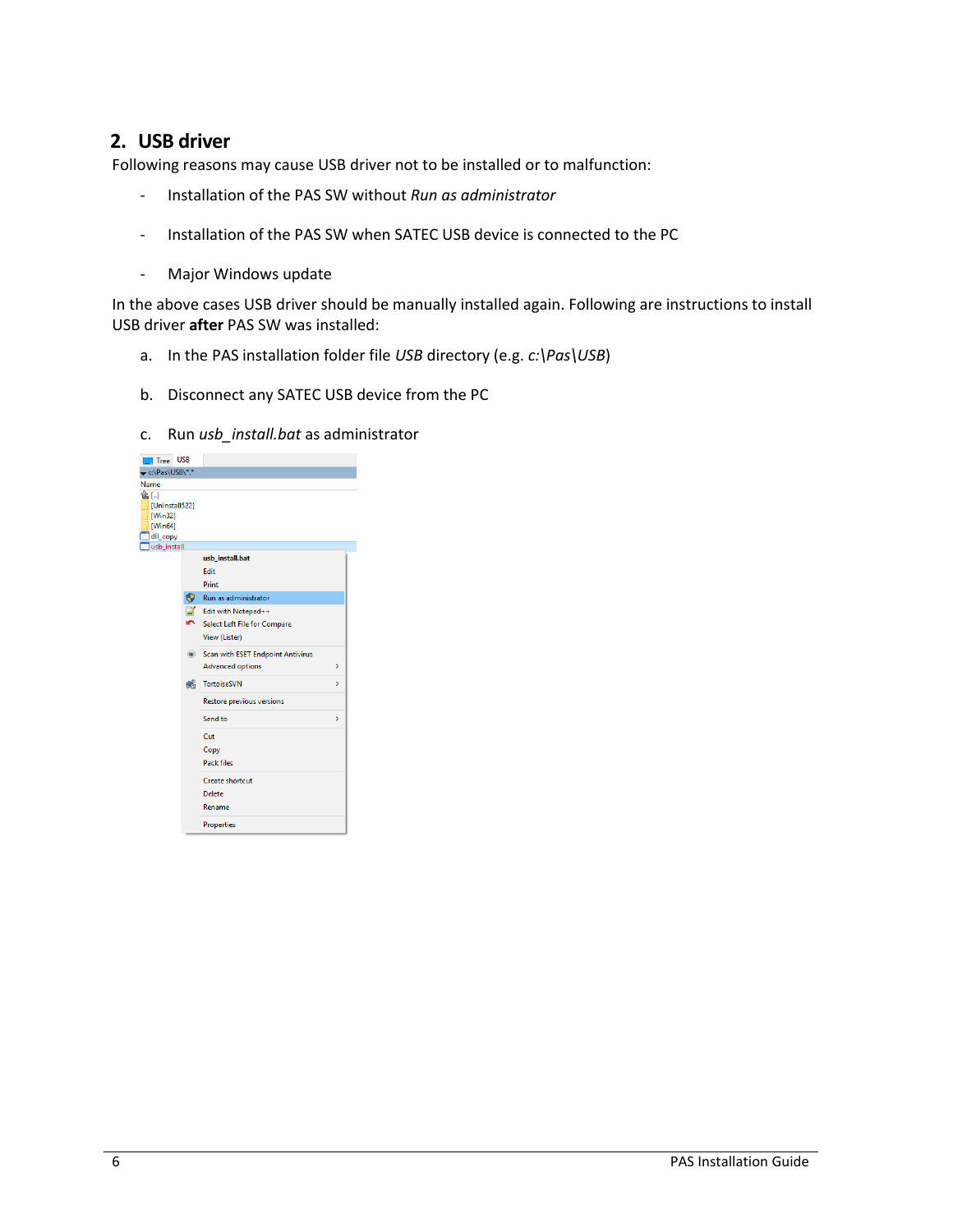#### **3. USB driver – Windows 10**

<span id="page-6-0"></span>Windows 10 disables unsigned drivers installation by default. This configuration should be changed in order to install SATEC USB driver. Following steps should be performed to disable driver signature enforcement in Windows 10:

- a. Press the Windows button and click on Settings.
- b. Click on Update & Security.
- c. Click on the Recovery option on the left hand side.
- d. An Advanced Startup section will appear on the right hand side. Click on the Restart now button.
- e. The computer will reboot. Choose the Troubleshoot option.
- f. Click on Advanced options.
- g. Click on Startup Settings.
- h. Click on Restart, which will reboot the computer and display a list of startup settings that can be changed.
- i. Select Disable driver signature enforcement by pressing the F7 key
- j. The computer will reboot. Proceed with the USB driver installation or full PAS installation.